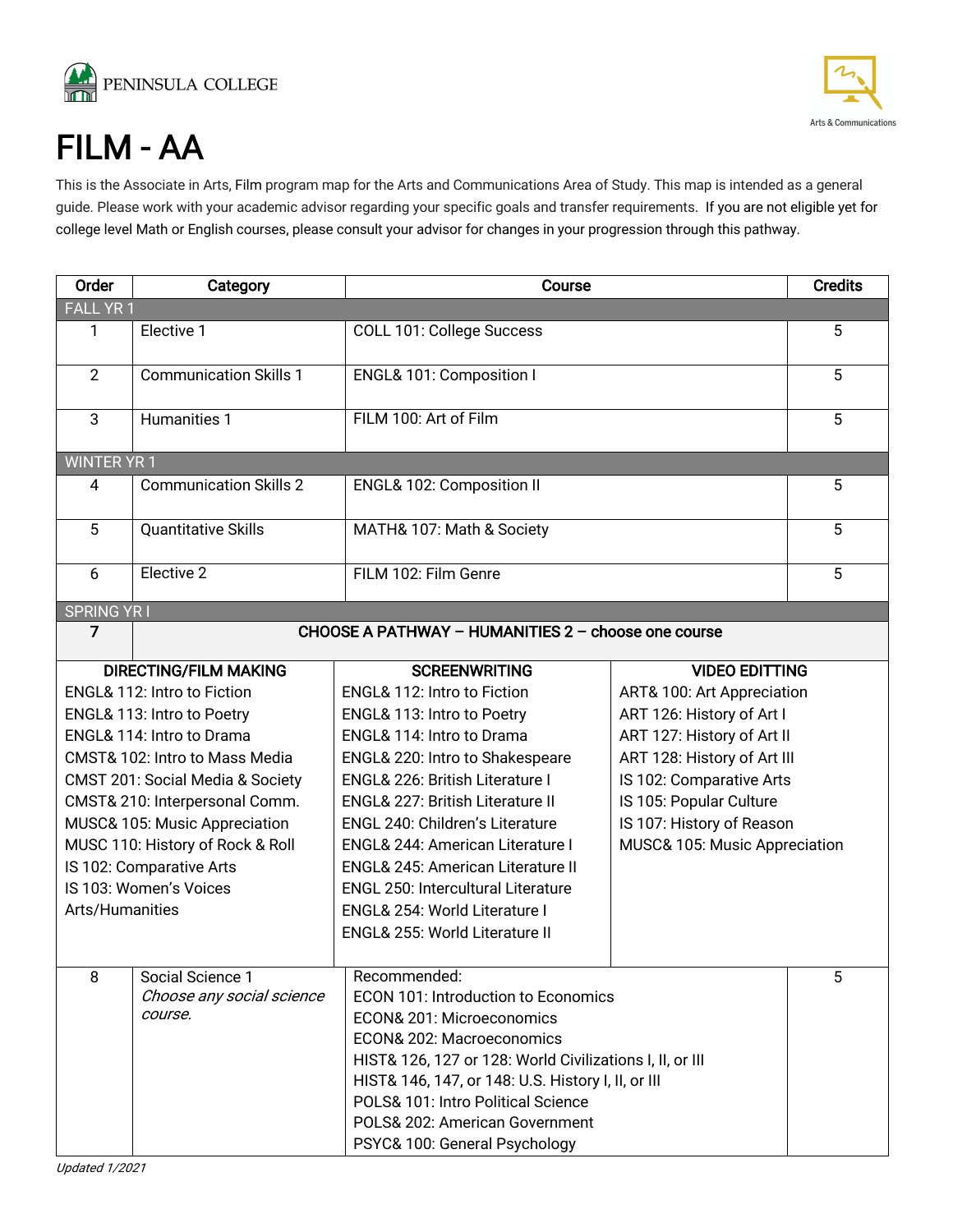|                                                                      |                        |                                                                                          |                                                                                      | SOC& 101: Introduction to Sociology<br>SOC 115: Understanding Diversity |                      |   |
|----------------------------------------------------------------------|------------------------|------------------------------------------------------------------------------------------|--------------------------------------------------------------------------------------|-------------------------------------------------------------------------|----------------------|---|
|                                                                      |                        |                                                                                          | SOCSI 101: Contemporary Global Issues                                                |                                                                         |                      |   |
| 9                                                                    | <b>Natural Science</b> |                                                                                          | Choose one:                                                                          |                                                                         |                      | 5 |
|                                                                      | With Lab               |                                                                                          | BIOL&100: Survey of Biology                                                          |                                                                         |                      |   |
|                                                                      |                        |                                                                                          | CHEM& 110: Chemical Concepts with Lab<br>GEOL& 101: Introduction to Physical Geology |                                                                         |                      |   |
|                                                                      |                        |                                                                                          |                                                                                      |                                                                         |                      |   |
| <b>FALL YR 2</b>                                                     |                        |                                                                                          |                                                                                      |                                                                         |                      |   |
| 10                                                                   |                        |                                                                                          |                                                                                      | CHOOSE A PATHWAY - HUMANITIES 3 - choose one course                     |                      |   |
|                                                                      | <b>Acting</b>          |                                                                                          | Animating                                                                            | Production                                                              | <b>Writing</b>       |   |
| <b>DRMA&amp; 101</b>                                                 |                        | <b>ART&amp; 100</b>                                                                      |                                                                                      | <b>CMST&amp; 102</b>                                                    | <b>CMST&amp; 102</b> |   |
| <b>DRMA&amp; 124</b><br><b>CMST&amp; 210</b>                         |                        | <b>ART 104</b>                                                                           |                                                                                      | <b>CMST 201</b><br><b>ENGL&amp; 113</b>                                 | <b>CMST 201</b>      |   |
|                                                                      |                        | <b>ART 112</b>                                                                           |                                                                                      | <b>IS105</b>                                                            | <b>CMST 207</b>      |   |
| <b>ENGL&amp; 114</b><br>ART 126, 127, or 128<br><b>ENGL&amp; 220</b> |                        | <b>ENGL 240</b>                                                                          |                                                                                      | <b>IS109</b>                                                            | <b>ENGL&amp; 112</b> |   |
|                                                                      |                        | <b>IS 105</b>                                                                            |                                                                                      | <b>MUSC&amp; 105</b>                                                    | <b>ENGL&amp; 220</b> |   |
|                                                                      |                        | <b>MUSC&amp; 105</b>                                                                     |                                                                                      | <b>MUSC 110</b>                                                         | <b>ENGL&amp; 244</b> |   |
|                                                                      |                        | <b>MUSC 110</b>                                                                          |                                                                                      | <b>MUSC 115</b>                                                         | <b>ENGL&amp; 245</b> |   |
|                                                                      |                        | <b>MUSC 115</b>                                                                          |                                                                                      |                                                                         | <b>ENGL 250</b>      |   |
|                                                                      |                        |                                                                                          |                                                                                      | <b>ENGL&amp; 254</b><br><b>ENGL&amp; 255</b>                            |                      |   |
|                                                                      |                        |                                                                                          |                                                                                      | <b>IS 109</b>                                                           |                      |   |
|                                                                      |                        |                                                                                          |                                                                                      |                                                                         |                      |   |
| 11                                                                   |                        |                                                                                          | ELECTIVE 3 - choose one course                                                       |                                                                         |                      |   |
|                                                                      | <b>Acting</b>          |                                                                                          | Animating                                                                            | Production                                                              | <b>Writing</b>       |   |
| <b>DRMA 125</b>                                                      |                        | MEDIA 115                                                                                |                                                                                      | <b>DRMA 107</b>                                                         | <b>DRMA 175</b>      |   |
| <b>DRMA 211</b>                                                      |                        | MEDIA 202                                                                                |                                                                                      | <b>DRMA 230</b>                                                         | MEDIA 155            |   |
| <b>DRMA 212</b>                                                      |                        | MEDIA 204                                                                                |                                                                                      | <b>DRMA 211</b>                                                         | MEDIA 224            |   |
|                                                                      |                        |                                                                                          |                                                                                      | <b>DRMA 212</b>                                                         | <b>FILM 110</b>      |   |
|                                                                      |                        |                                                                                          |                                                                                      | MEDIA 202                                                               |                      |   |
|                                                                      |                        |                                                                                          |                                                                                      | MEDIA 115                                                               |                      |   |
|                                                                      |                        |                                                                                          |                                                                                      | <b>FILM 101</b>                                                         |                      |   |
|                                                                      |                        |                                                                                          |                                                                                      |                                                                         |                      |   |
| 12<br><b>Natural Science 2</b>                                       |                        | Choose one:                                                                              |                                                                                      |                                                                         | $\overline{5}$       |   |
| must be a different subject                                          |                        | ANTH& 205: Biological Anthropology                                                       |                                                                                      |                                                                         |                      |   |
| than natural science 1                                               |                        | ASTR& 100: Survey of Astronomy                                                           |                                                                                      |                                                                         |                      |   |
|                                                                      |                        | BIOL& 100: Survey of Biology                                                             |                                                                                      |                                                                         |                      |   |
|                                                                      |                        | <b>BIOL 150: Introduction to Marine Biology</b>                                          |                                                                                      |                                                                         |                      |   |
|                                                                      |                        | BOT 101: Introduction to Botany                                                          |                                                                                      |                                                                         |                      |   |
|                                                                      |                        | CHEM& 110: Chemical Concepts with Lab                                                    |                                                                                      |                                                                         |                      |   |
|                                                                      |                        | CHEM& 121: Introduction to Chemistry                                                     |                                                                                      |                                                                         |                      |   |
|                                                                      |                        | C SC 100: Introduction to Computer Science<br>ENVS& 100: Survey of Environmental Science |                                                                                      |                                                                         |                      |   |
|                                                                      |                        |                                                                                          | <b>ENVS&amp; 101: Introduction to Environmental Science</b>                          |                                                                         |                      |   |
|                                                                      |                        |                                                                                          | GEOG 120: Introduction to Physical Geography                                         |                                                                         |                      |   |
|                                                                      |                        | GEOL& 100: Survey of Earth Science                                                       |                                                                                      |                                                                         |                      |   |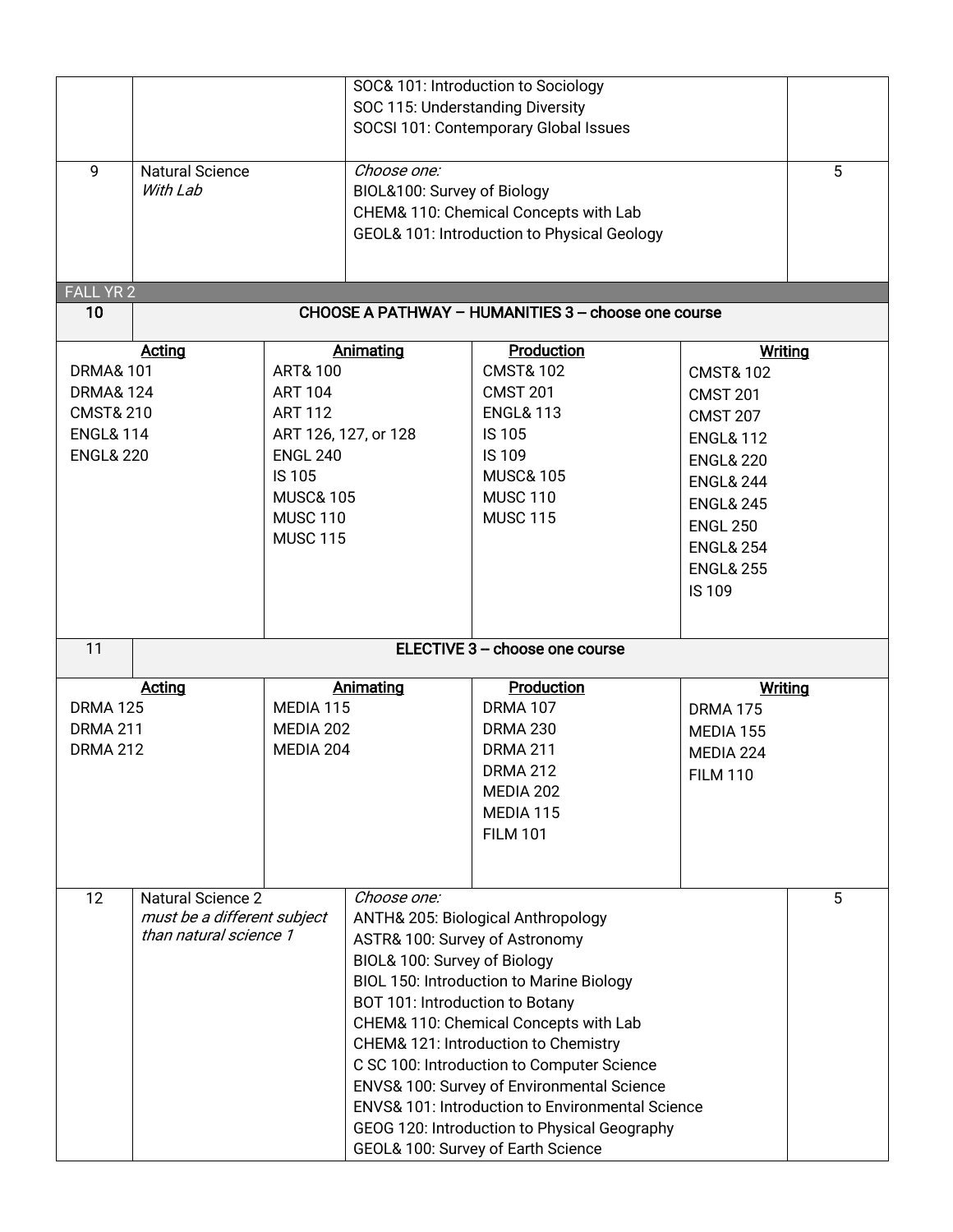| <b>WINTER YR 2</b>                                    |                                                                                                                                                                                                                                                                                                                                                                                                                                                                                                                                                                                                                                                                                                                                                                                                                                                                                   | GEOL& 101: Introduction to Physical Geology<br>OCEA& 101: Introduction to Oceanography<br>PHIL& 120: Symbolic Logic |                                                                                                                                                                                                                                                                                                                                                          |                                                                                                                                     |                                                                                |   |
|-------------------------------------------------------|-----------------------------------------------------------------------------------------------------------------------------------------------------------------------------------------------------------------------------------------------------------------------------------------------------------------------------------------------------------------------------------------------------------------------------------------------------------------------------------------------------------------------------------------------------------------------------------------------------------------------------------------------------------------------------------------------------------------------------------------------------------------------------------------------------------------------------------------------------------------------------------|---------------------------------------------------------------------------------------------------------------------|----------------------------------------------------------------------------------------------------------------------------------------------------------------------------------------------------------------------------------------------------------------------------------------------------------------------------------------------------------|-------------------------------------------------------------------------------------------------------------------------------------|--------------------------------------------------------------------------------|---|
| 13                                                    | <b>ELECTIVE 4 - choose one course</b>                                                                                                                                                                                                                                                                                                                                                                                                                                                                                                                                                                                                                                                                                                                                                                                                                                             |                                                                                                                     |                                                                                                                                                                                                                                                                                                                                                          |                                                                                                                                     |                                                                                |   |
| <b>DRMA 125</b><br><b>DRMA 211</b><br><b>DRMA 212</b> | <b>Acting</b><br>MEDIA 115<br>MEDIA 202<br>MEDIA 204                                                                                                                                                                                                                                                                                                                                                                                                                                                                                                                                                                                                                                                                                                                                                                                                                              |                                                                                                                     | <b>Animating</b>                                                                                                                                                                                                                                                                                                                                         | Production<br><b>DRMA 107</b><br><b>DRMA 230</b><br><b>DRMA 211</b><br><b>DRMA 212</b><br>MEDIA 202<br>MEDIA 115<br><b>FILM 101</b> | <b>Writing</b><br><b>DRMA 175</b><br>MEDIA 155<br>MEDIA 224<br><b>FILM 110</b> |   |
| 14                                                    | <b>Natural Science 3</b><br>must be a different subject<br>than natural science 1 & 2                                                                                                                                                                                                                                                                                                                                                                                                                                                                                                                                                                                                                                                                                                                                                                                             |                                                                                                                     | Choose one:<br>ANTH& 205: Biological Anthropology<br>ASTR& 100: Survey of Astronomy Natural Sciences<br>BIOL&100: Survey of Biology<br><b>BIOL 150: Introduction to Marine Biology</b><br>BOT 101: Introduction to Botany<br>CHEM& 110: Chemical Concepts with Lab<br>CHEM& 121: Introduction to Chemistry<br>C SC 100: Introduction to Computer Science |                                                                                                                                     |                                                                                | 5 |
| 15                                                    | Choose one:<br>Social Science 2<br>must be a different subject<br>ANTH& 100: Survey of Anthropology<br>than social science 1<br>ANTH& 104: World Prehistory Sciences<br>ANTH& 206: Cultural Anthropology<br><b>ECON 101: Introduction to Economics</b><br>ECON& 201: Microeconomics<br>ECON& 202: Macroeconomics<br>HIST& 126, 127 or 128: World Civilizations I, II, or III<br>HIST& 146, 147, or 148: U.S. History I, II, or III<br>HIST 220: History of Modern Latin America<br>POLS& 101: Intro Political Science<br>POLS 125: Political Ideas and Ideologies<br>POLS& 202: American Government<br>POLS& 203: International Relations<br>POLS& 204: Comparative Government<br>PSYC& 100: General Psychology<br>SOC& 101: Introduction to Sociology<br>SOC 115: Understanding Diversity<br>SOC 230: Sociology of Gender and Sexuality<br>SOCSI 101: Contemporary Global Issues |                                                                                                                     |                                                                                                                                                                                                                                                                                                                                                          |                                                                                                                                     | 5                                                                              |   |
| <b>SPRING YR 2</b><br>16                              | Social Science 3                                                                                                                                                                                                                                                                                                                                                                                                                                                                                                                                                                                                                                                                                                                                                                                                                                                                  |                                                                                                                     | Choose one:                                                                                                                                                                                                                                                                                                                                              |                                                                                                                                     |                                                                                | 5 |
|                                                       | must be a different subject<br>than social science 1 & 2                                                                                                                                                                                                                                                                                                                                                                                                                                                                                                                                                                                                                                                                                                                                                                                                                          |                                                                                                                     |                                                                                                                                                                                                                                                                                                                                                          | ANTH& 100: Survey of Anthropology<br>ANTH& 104: World Prehistory Social Sciences<br>ANTH& 206: Cultural Anthropology                |                                                                                |   |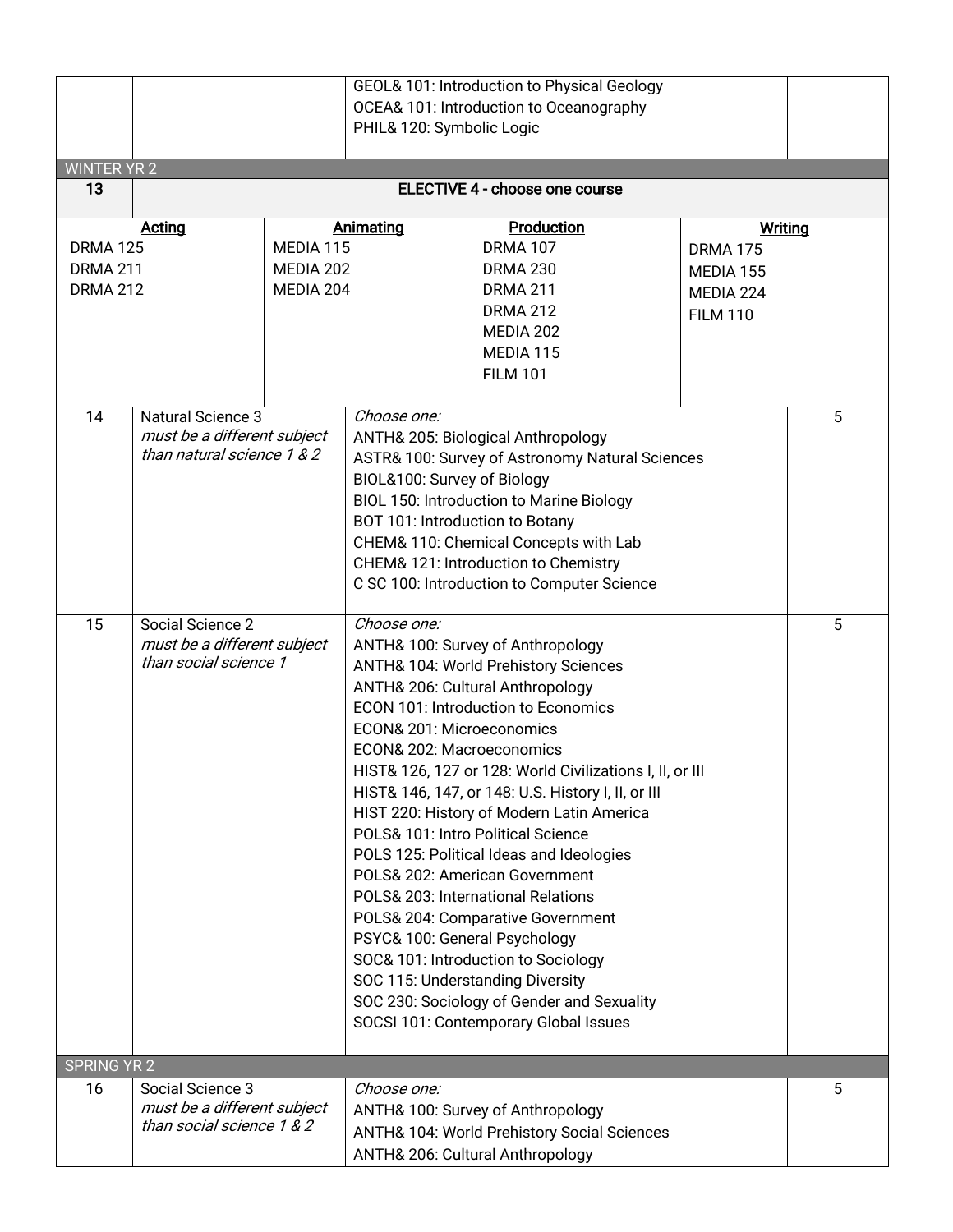|                                    |  |                        |                                                          | <b>ECON 101: Introduction to Economics</b> |                            |  |
|------------------------------------|--|------------------------|----------------------------------------------------------|--------------------------------------------|----------------------------|--|
|                                    |  |                        | ECON& 201: Microeconomics                                |                                            |                            |  |
|                                    |  |                        | ECON& 202: Macroeconomics                                |                                            |                            |  |
|                                    |  |                        | HIST& 126, 127 or 128: World Civilizations I, II, or III |                                            |                            |  |
|                                    |  |                        | HIST& 146, 147, or 148: U.S. History I, II, or III       |                                            |                            |  |
|                                    |  |                        | HIST 220: History of Modern Latin America                |                                            |                            |  |
|                                    |  |                        | POLS& 101: Intro Political Science                       |                                            |                            |  |
|                                    |  |                        |                                                          | POLS 125: Political Ideas and Ideologies   |                            |  |
|                                    |  |                        |                                                          | POLS& 202: American Government             |                            |  |
|                                    |  |                        |                                                          | POLS& 203: International Relations         |                            |  |
|                                    |  |                        | POLS& 204: Comparative Government                        |                                            |                            |  |
|                                    |  |                        | PSYC& 100: General Psychology                            |                                            |                            |  |
|                                    |  |                        | SOC& 101: Introduction to Sociology                      |                                            |                            |  |
|                                    |  |                        | SOC 115: Understanding Diversity                         |                                            |                            |  |
|                                    |  |                        | SOC 230: Sociology of Gender and Sexuality               |                                            |                            |  |
|                                    |  |                        | SOCSI 101: Contemporary Global Issues                    |                                            |                            |  |
|                                    |  |                        |                                                          |                                            |                            |  |
|                                    |  |                        |                                                          |                                            |                            |  |
| 17                                 |  |                        |                                                          | ELECTIVE 5 - choose one course             |                            |  |
| <b>Acting</b>                      |  | Animating              |                                                          | Production                                 | Writing                    |  |
| <b>DRMA 125</b><br><b>DRMA 211</b> |  | MEDIA 115<br>MEDIA 202 |                                                          | <b>DRMA 107</b>                            | <b>DRMA 175</b>            |  |
| <b>DRMA 212</b>                    |  | MEDIA 204              |                                                          | <b>DRMA 230</b><br><b>DRMA 211</b>         | MEDIA 155                  |  |
|                                    |  |                        |                                                          | <b>DRMA 212</b>                            | MEDIA 224                  |  |
|                                    |  |                        |                                                          | MEDIA 202                                  | <b>FILM 110</b>            |  |
|                                    |  |                        |                                                          | MEDIA 115                                  |                            |  |
|                                    |  |                        |                                                          | <b>FILM 120</b>                            |                            |  |
| 18                                 |  |                        | ELECTIVE 5 - choose one course                           |                                            |                            |  |
| <b>Acting</b>                      |  |                        | Animating                                                | Production                                 | <b>Writing</b>             |  |
| <b>DRMA 125</b>                    |  | MEDIA 115              |                                                          | <b>DRMA 107</b>                            | <b>DRMA 175</b>            |  |
| <b>DRMA 211</b>                    |  | MEDIA 202              |                                                          | <b>DRMA 230</b>                            | MEDIA 155                  |  |
| <b>DRMA 212</b>                    |  | MEDIA 204              |                                                          | <b>DRMA 211</b>                            | MEDIA 224                  |  |
|                                    |  |                        |                                                          | <b>DRMA 212</b>                            | <b>FILM 110</b>            |  |
|                                    |  |                        |                                                          |                                            |                            |  |
|                                    |  |                        |                                                          | MEDIA 202                                  |                            |  |
|                                    |  |                        |                                                          | MEDIA 115                                  |                            |  |
|                                    |  |                        |                                                          | <b>FILM 101</b>                            |                            |  |
|                                    |  |                        |                                                          | <b>FILM 120</b>                            | Total credits required: 90 |  |

# Arts & Communications

# Area of Study Outcomes

# Communication Competencies

- Demonstrate an ability to analyze how multicultural audiences shape written, visual, oral, aural, and performative communication and its meaning.
- Generate effective written and oral communication for a variety of purposes and diverse audiences.
- Generate effective visual or performative communication.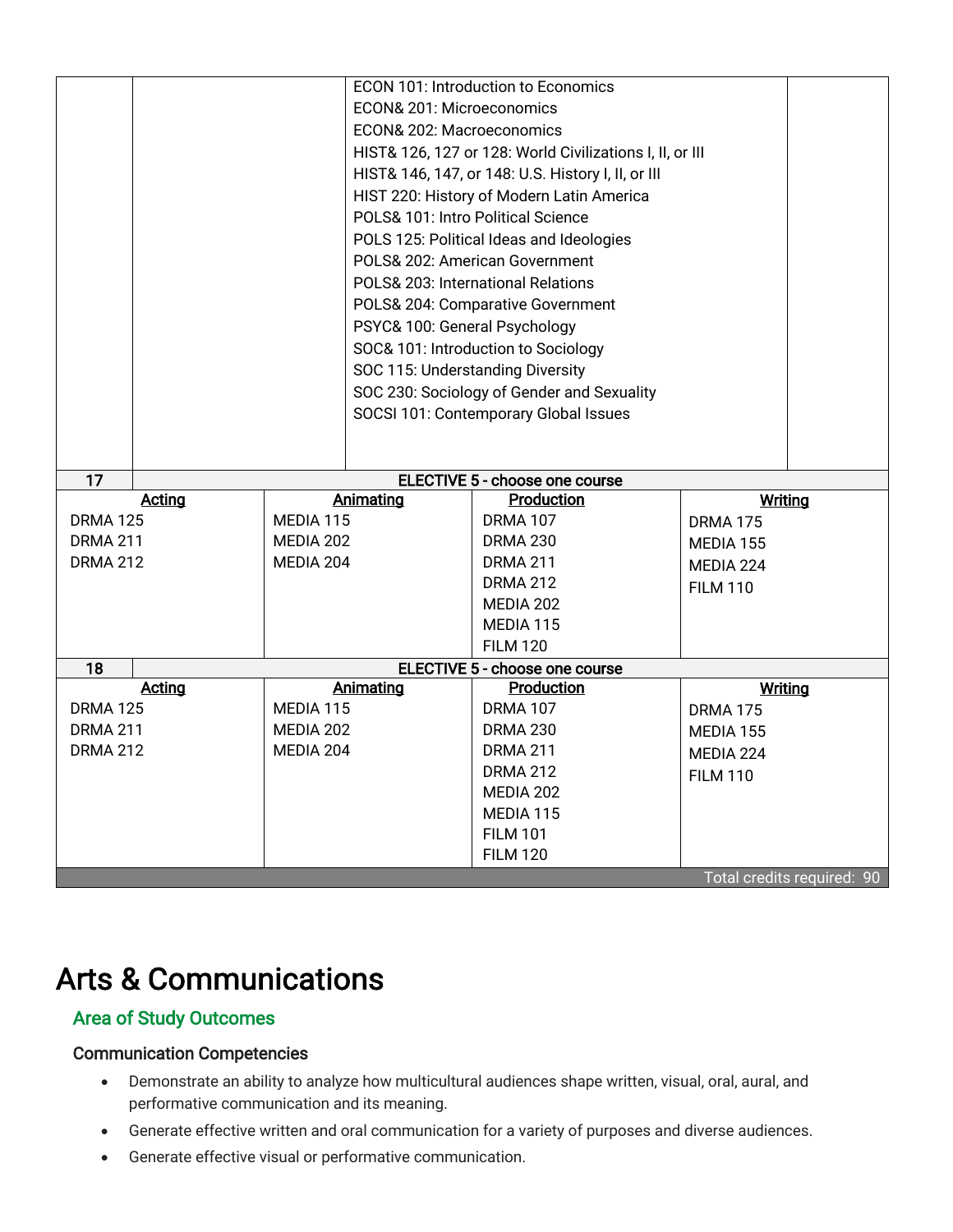#### Quantitative Reasoning

- Apply basic computational skills to practical applications.
- Apply systematic approaches and logic to solving quantitative problems.

#### Information Competencies

- Identify research goals and retrieve information.
- Synthesize, apply, and properly cite information to meet an identified purpose.
- Evaluate the credibility of information and information sources, and distinguish between fact and opinion.

#### Critical Thinking

- Interpret and analyze meaning from written, visual, oral, aural, and performative works.
- Analyze and understand diverse individual and community perspectives and values.
- Understand and analyze social justice issues and movements.
- Generate creative works that demonstrate a process of critical reflection, analysis, experimentation, and original thought.

### Personal and Interpersonal Competencies

- Consider ideas that conflict with individual value systems.
- Function under conditions of ambiguity and uncertainty.
- Work cooperatively and collaboratively with others.

# Career Pathways

By earning a degree or certificate in the area of Arts & Communications you'll be on your way to any of the following career opportunities listed below:

- artist
- digital media strategist
- e-book designer and publisher
- filmmaker
- graphic designer
- journalist
- musician
- philosopher
- photographer
- videographer
- web designer
- writer/author

# Program Notes

Please note that many universities require a foreign language and intermediate algebra (Math 98 at PC) as admissions criteria. Select from three subject areas to fulfill Social Science, Natural Science and Humanities Distribution requirements. Please refer to the AA degree guide for additional information.

# A Passion for a Unique Educational Opportunity

Our Honors program is for highly motivated students who seek to be engaged in an intensive learning process